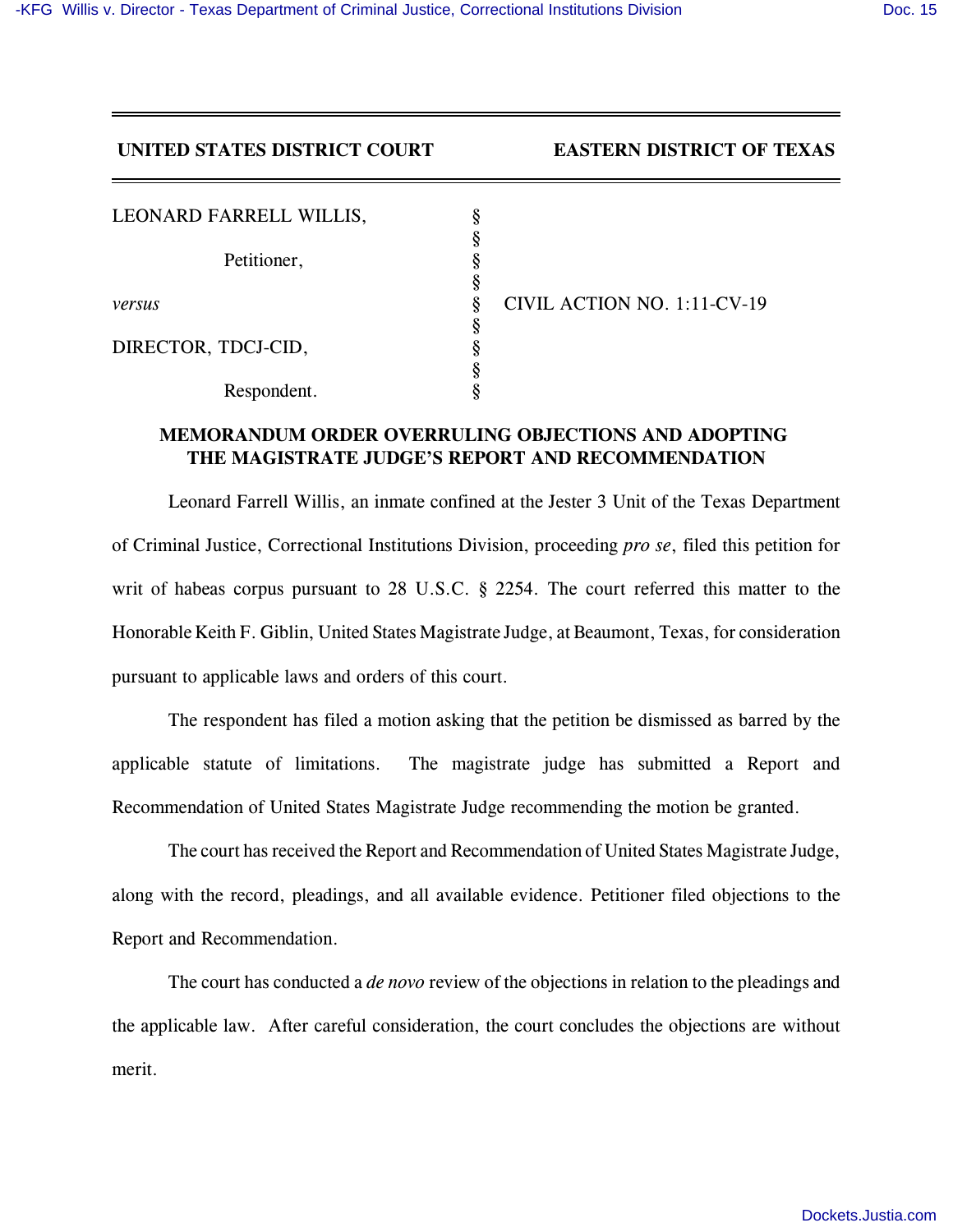## **ORDER**

Accordingly, petitioner's objections to the Report and Recommendation are **OVERRULED**. The findings of fact and conclusions of law of the magistrate judge are correct and the report of the magistrate judge is **ADOPTED**. The respondent's motion to dismiss is **GRANTED.** A final judgment will be entered dismissing the petition.

In addition, the court is of the opinion petitioner is not entitled to a certificate of appealability. An appeal from a judgment denying federal habeas relief may not proceed unless a judge issues a certificate of appealability. *See* 28 U.S.C. § 2253. The standard for a certificate of appealability requires the petitioner to make a substantial showing of the denial of a federal constitutional right. *See Slack v. McDaniel*, 529 U.S. 473, 483-84 (2000); *Elizalde v. Dretke*, 362 F.3d 323, 328 ( $5<sup>th</sup>$  Cir. 2004). To make a substantial showing, the petitioner need not establish that he would prevail on the merits. Rather, he must demonstrate that the issues are subject to debate among jurists of reason, that a court could resolve the issues in a different manner, or that the questions presented are worthy of encouragement to proceed further. *See Slack*, 529 U.S. at 483-84. Any doubt regarding whether to grant a certificate of appealability should be resolved in favor of the petitioner, and the severity of the penalty may be considered in making this determination. *See Miller v. Johnson*, 200 F.3d 274, 280-81 (5<sup>th</sup> Cir.), *cert. denied*, 531 U.S. 849  $(2000)$ .

In this case, the petitioner has not shown that the issue of whether his claims are barred by the applicable statute of limitations is subject to debate among jurists of reason. The factual and legal questions raised by petitioner have been consistently resolved adversely to his position and